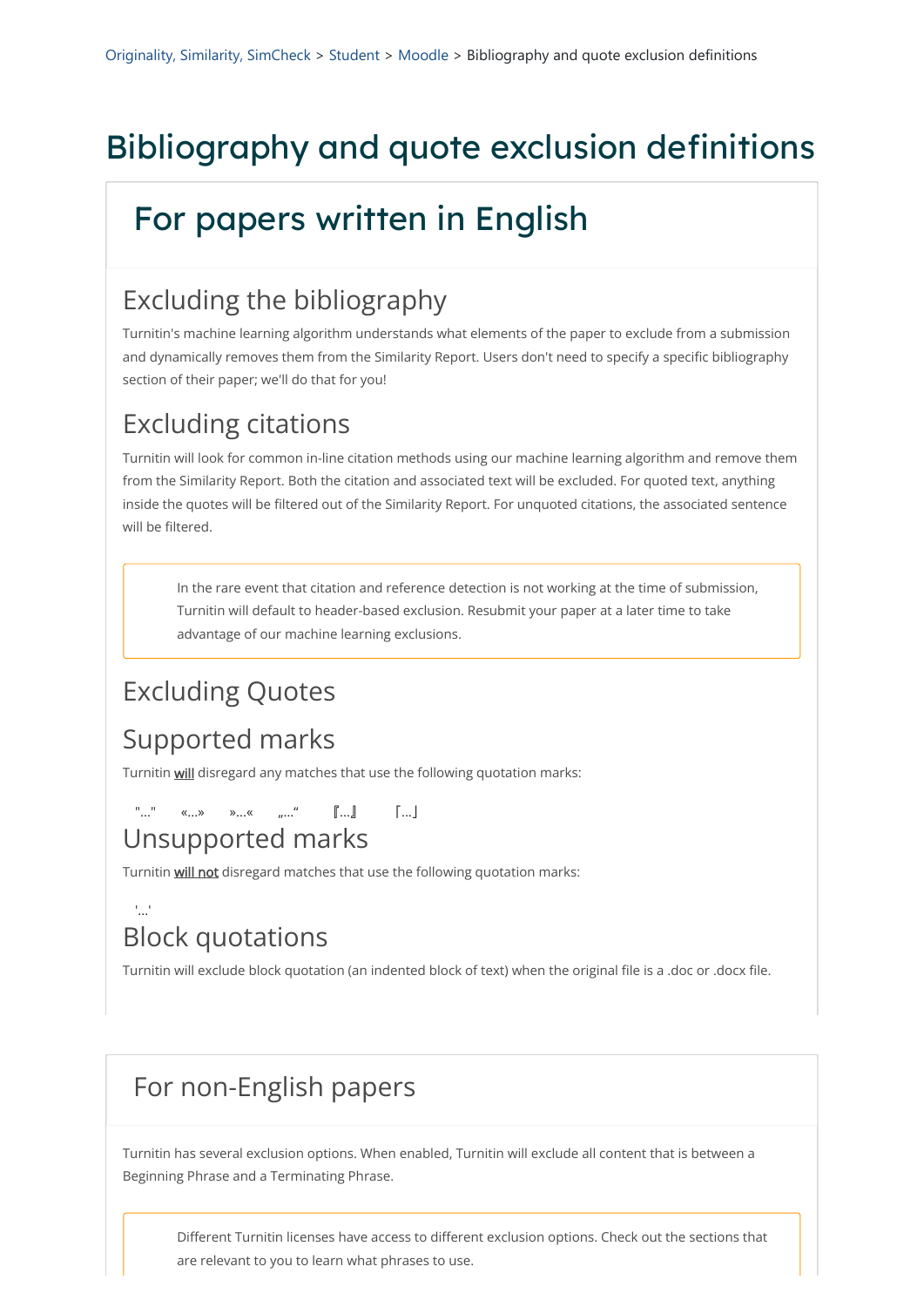# Bibliography

### Bibliography beginning phrases

- reference
- references
- reference list
- reference cited
- references cited
- reference and note bibliography
- reference and notes
- references and note
- references and notes
- reference & note
- references & note
- reference & notes
- references & notes
- references and further reading
- resource
- resources
- resources directory
- 
- bibliographic Information
- works cited
- work cited
- citations
- literature
- literature cited

### Terminating phrases

- appendix
- appendices
- glossary
- table
- tables
- chart
- acknowledgement
- 
- charts

# Quotes

### Supported marks

Turnitin **will** disregard any matches that use the following quotation marks:

"..." «...» »...« "..." 『...』 「...」

- acknowledgements
- exhibits
- figure
- 
- figures

#### Unsupported marks

Turnitin will not disregard matches that use the following quotation marks:

'...'

#### Block quotations

Turnitin will exclude block quotation (an indented block of text) when the original file is a .doc or .docx file.